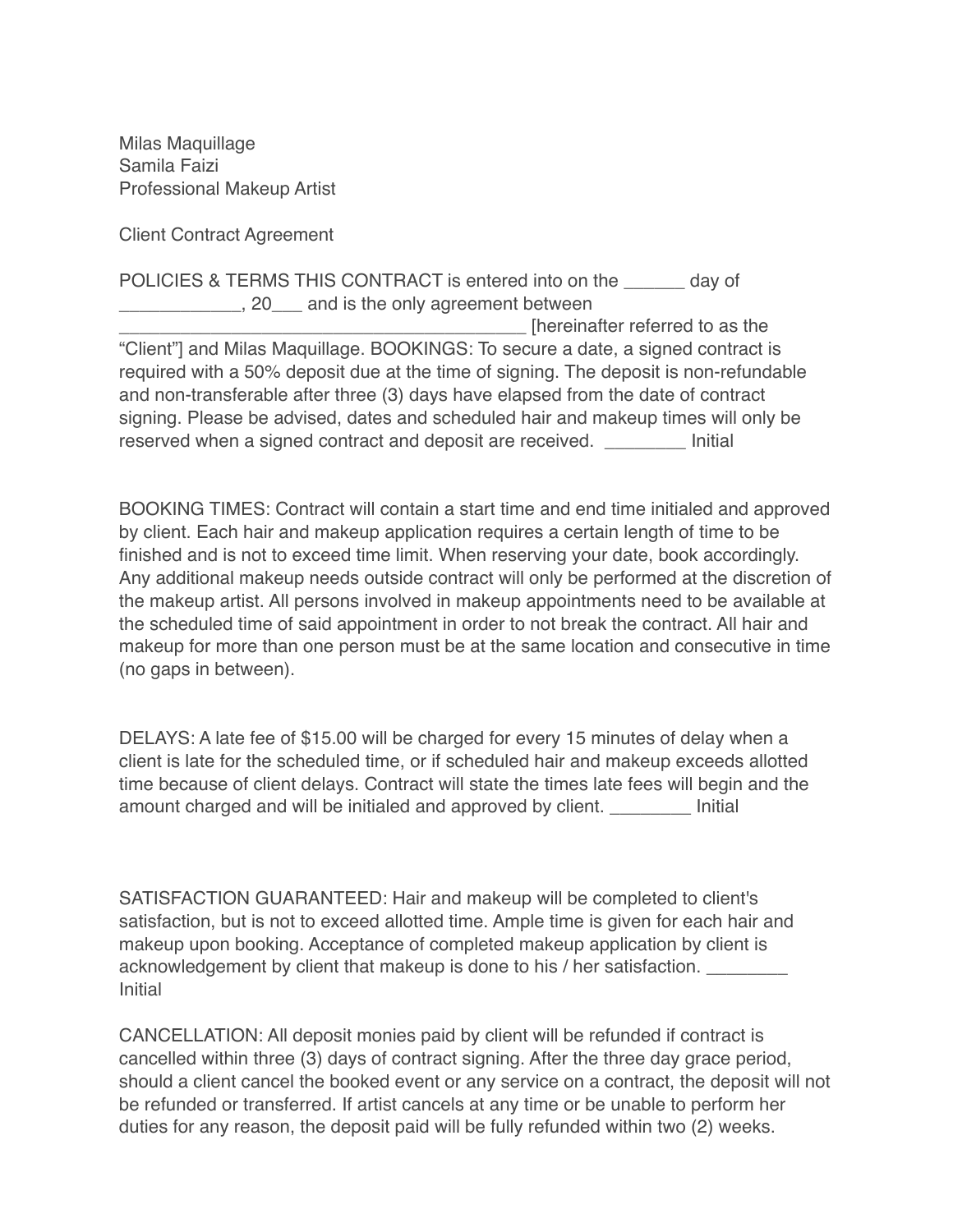SERVICE LOCATION AND REQUIREMENTS: Location of service for the day-of-event will be at the discretion of the client, but there are certain requirements the artist needs to complete the hair and makeup. A "set up" table/work area needs to be made available for the makeup artist at said location. Working electrical outlets must also be made available for use by artist. Ample lighting, whether by means of natural light or by lamps, is necessary for services to be performed properly. A chair is requested. Initial

PARKING FEES: Where parking, valet or toll fees may be incurred; the amount will be included with the final bill and due for payment on the day of the event. \_\_\_\_\_\_\_\_ Initial

TRAVEL FEE: A mileage fee will be charged \$50 for every (30min) to location/ to be determined by artist. \_\_\_\_\_\_\_\_ Initial

AIRFARE AND ACCOMODATIONS: All costs for travel to a booked event are to be paid by client. Costs may include, but are not limited to: airfare, hotel, transportation, parking, per diem, service incidentals and all taxes. \_\_\_\_\_\_\_\_ Initial

LIABILITY: All brushes and makeup products are kept sanitary and are sanitized between every makeup application. Makeup products used are hypoallergenic. Any skin condition should be reported by the client to the makeup artist prior to application and, if need be, a sample test of makeup may be performed on the skin to test reaction. \_\_\_\_\_\_\_\_ Initial

PAYMENT: The final balance is due on the day of the event as one payment - no exceptions. The person(s) responsible for the entire balance of payment is the person(s) who has signed the booking contract. Acceptable forms of payment are: cash, cashier's check or money order made payable to Samila Faizi. \_\_\_\_\_\_\_\_ Initial

USE OF IMAGE: Milas Maquillage (Samila Faizi) may use on its website - and / or in any brochure, flyer or other advertising it deems necessary. Thitial

CLIENT'S NAME (please print)